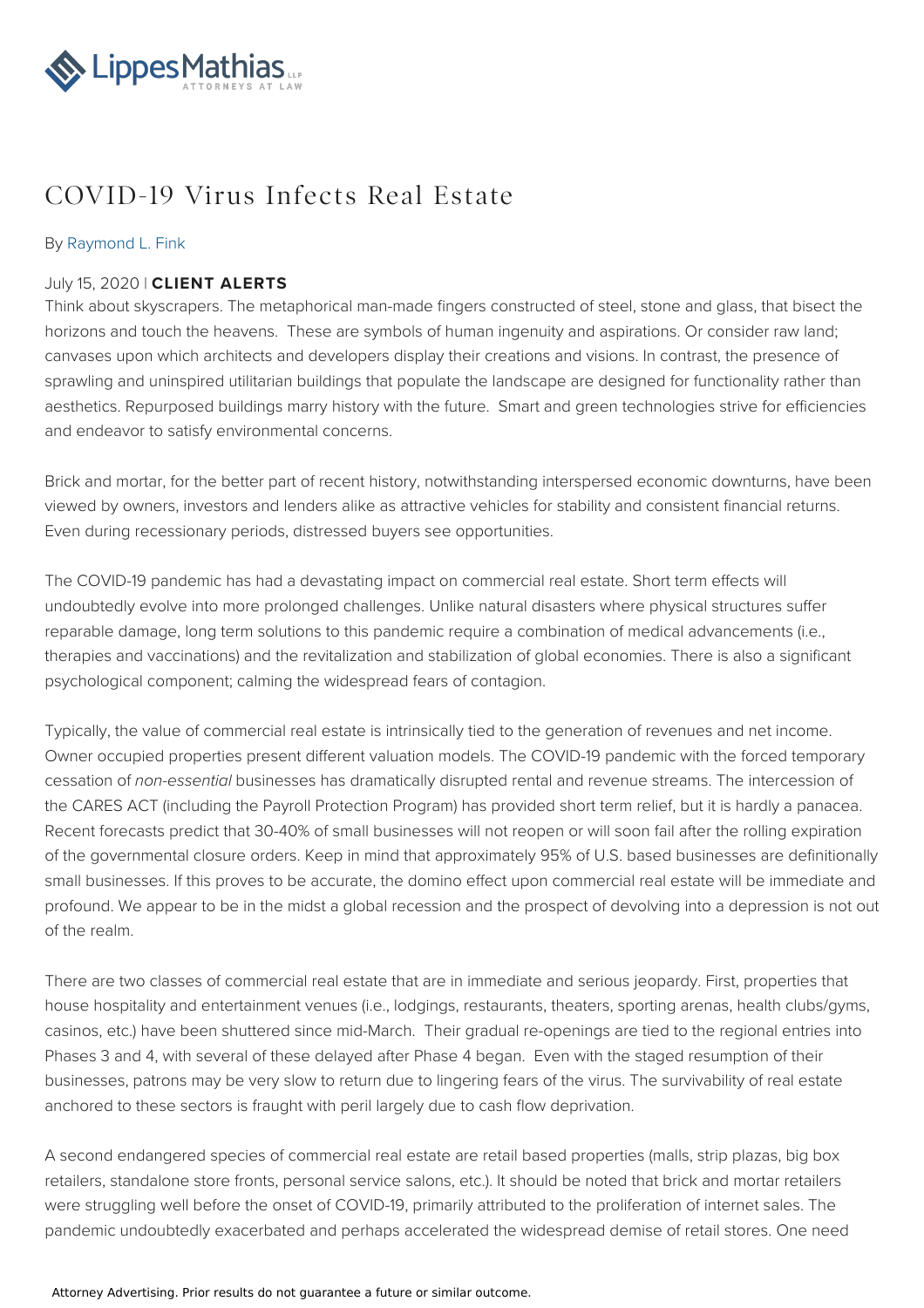only consider the fate of such prominent retail business as; J.C. Penny, Pier 1, Neiman Marcus and J. Crew to mention but a few. More will soon follow. Depending upon various factors, retailers may resume limited operations as the corresponding geographic regions enter Phase 4.

Office buildings are another class of commercial real property that will struggle with long term issues in the wake of the pandemic. The temporary mandated closure of service-oriented businesses, compelled their employees and staffs to work remotely from home. Invariably, this will prompt many businesses to reconsider their future office space requirements. Some tenants may attempt to renegotiate leases, while others may downsize once leases are up for renewal. Even as office buildings come back on-line, the COVID-19 related health and safety protocols severely restrict access and utilization (i.e., four persons per elevator, social distancing requirements, limited number of personnel, constant environmental services, etc.). Anecdotally, some employers are observing increased productivity levels of employees who are working remotely. These adaptions to the pandemic are harbingers of changing requirements and lowering of occupancy costs. It is noteworthy that while most business offices were permitted to reopen in Phase 3, corporate directives (out of an abundance of caution), have adopted longer periods of restricted access. There are companies that have allowed their employees to work from home for the balance of 2020.

Faring somewhat better are industrial, warehouse and multi-family properties. While industrial manufacturing plants did slow down or temporarily close through the pandemic curve, for the most part these classes resumed operations during Phases 1 and 2. If the businesses were deemed essential they remained operational notwithstanding the pandemic. Pre-COVID-19 warehouses and storage facilities were experiencing an uptick. These facilities are an integral part of the internet stream of commerce and the beneficiaries of this transition.

While perhaps experiencing some deterioration of monthly rents and an inability to evict delinguent tenants during governmental imposed moratoriums, in the long run people need affordable and flexible multi-family housing. It is conceivable that the governments will stimulate more affordable housing through subsidization. One caveat, given the uncertainty of the higher education model, student housing (apartments and dorms) may be in overabundance and at risk.

The challenges in the short term are numerous and complex. The upstream and downstream ripple effects are obvious. The disruption of rental and revenue streams resulted in many landlords granting short term concessions (not forgiveness) to assist tenants. Consequently, owners have sought waivers of loan covenants and deferrals of debt service requirements from its lenders. In turn, particularly, if the commercial mortgages are held in securitized portfolios

(i.e., Commercial Mortgaged-Back Securities) the continuity of distributions to investors is impaired. The current trend is for short term accommodations, typically 90 days. It seems as though another round of deferrals and waivers is afoot. Moratoriums on evictions and foreclosures are largely still in place for another 90 days or so anyways.

The long-term challenges are numerous and complex:

- How will valuations of commercial realty be adjusted or modified, in the short and long term, to address postpandemic factors? Consider how comparable properties in a depressed market may skew valuations or discounted cash flow analyses are affected by disrupted rent and revenue streams coupled with artificially low interest rates.
- Will lender loan covenants, such as loan to value, debt service coverage ratios and net worth calculations require adjustments and new formulations?
- Will mortgagees manifest reluctance to foreclose (or accept deeds-in-lieu) in the current environment and assume the risks of managing and operating distressed commercial properties? Can they do better than ownership?
- What will be the impacts upon CMBS and REIT portfolios?
- Will owners seek refuge under the Bankruptcy Code and seek to cram down and/or restructure mortgage loans?

Attorney Advertising. Prior results do not guarantee a future or similar outcome.